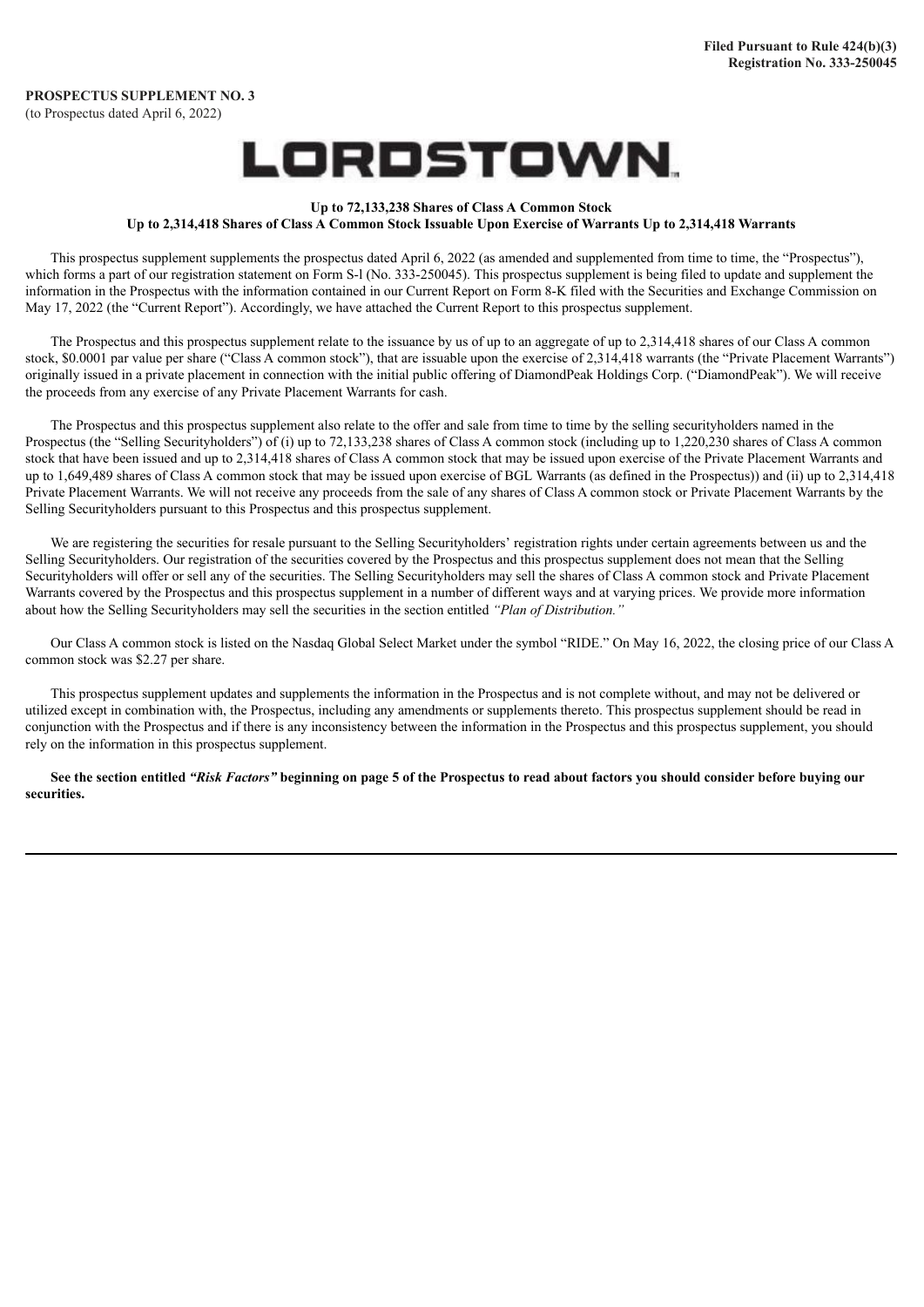Neither the Securities and Exchange Commission nor any state securities commission has approved or disapproved of these securities or determined if this prospectus is truthful or complete. Any representation to the contrary is a criminal offense.

**The date of this prospectus supplement is May 17, 2022.**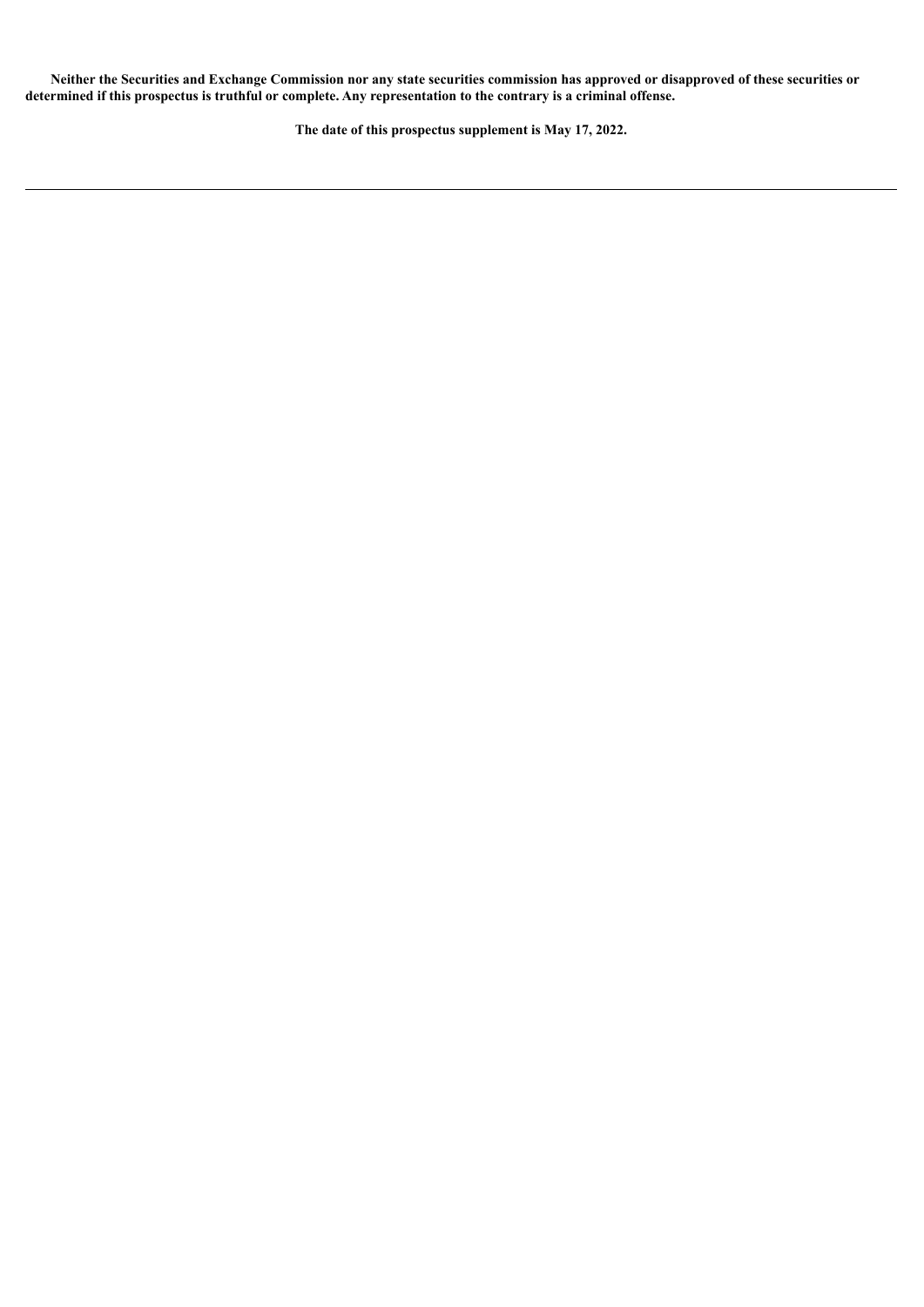#### **UNITED STATES SECURITIES AND EXCHANGE COMMISSION Washington, D.C. 20549**

#### **FORM 8-K**

#### **CURRENT REPORT PURSUANT TO SECTION 13 OR 15(d) OF THE SECURITIES EXCHANGE ACT OF 1934**

Date of Report (Date of earliest event reported): **May 17, 2022**

# **LORDSTOWN MOTORS CORP.**

(Exact name of registrant as specified in its charter)

(State or other jurisdiction of incorporation)

(Commission File Number)

**Delaware 001-38821 83-2533239** (IRS Employer Identification No.)

> **2300 Hallock Young Road Lordstown, Ohio 44481**

(Address of principal executive offices, including zip code)

Registrant's telephone number, including area code: **(234) 285-4001**

**N/A**

(Former name or former address, if changed since last report)

Check the appropriate box below if the Form 8-K filing is intended to simultaneously satisfy the filing obligation of the registrant under any of the following provisions:

 $\Box$  Written communications pursuant to Rule 425 under the Securities Act (17 CFR 230.425)

 $\Box$  Soliciting material pursuant to Rule 14a-12 under the Exchange Act (17 CFR 240.14a-12)

 $\Box$  Pre-commencement communications pursuant to Rule 14d-2(b) under the Exchange Act (17 CFR 240.14d-2(b))

 $\Box$  Pre-commencement communications pursuant to Rule 13e-4(c) under the Exchange Act (17 CFR 240.13e-4(c))

Securities registered pursuant to Section 12(b) of the Act:

|                                                    |                          | Name of each exchange on which |
|----------------------------------------------------|--------------------------|--------------------------------|
| Title of each class                                | <b>Trading Symbol(s)</b> | registered                     |
| Class A common stock, par value \$0.0001 per share | RIDE                     | The Nasdaq Stock Market LLC    |

Indicate by check mark whether the registrant is an emerging growth company as defined in Rule 405 of the Securities Act of 1933 (§230.405 of this chapter) or Rule 12b-2 of the Securities Exchange Act of 1934 (§240.12b-2 of this chapter).

Emerging growth company  $\Box$ 

If an emerging growth company, indicate by check mark if the registrant has elected not to use the extended transition period for complying with any new or revised financial accounting standards provided pursuant to Section 13(a) of the Exchange Act.  $\Box$